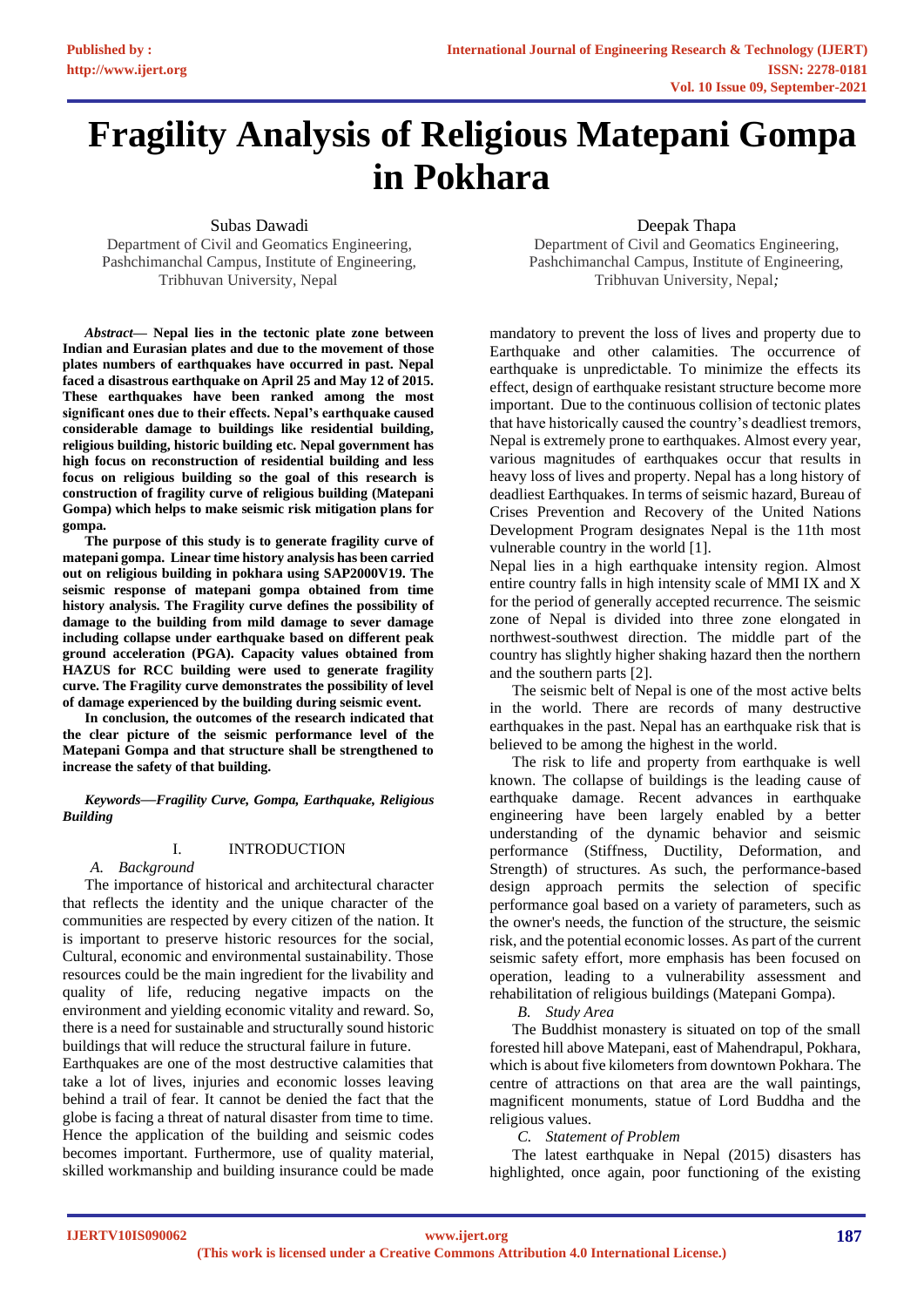historic buildings. It showed the need to renovate all these structures which have been designed and built with old regulatory criteria, inadequate or those that have been built before the development of design codes and standards. Even significant progress has been accomplished in new criteria of earthquake resistant designs, application of these design standards are still lacking in the existing and new structures. Hence it is important to identify the degree of seismic performance.

Even significant progress has been achieved in standards and criteria of earthquake resistant building design in Nepal, The application of such standards are still lacking.

*D. Objectives of the Study*

The general objective of this study is to derive the fragility function of Matepani Gompa with seismic loading in terms of PGA. The specific objectives are as follows:

- 1. Development of analytical displacement based seismic fragility curves reflecting the characteristic of existing religious Matepani Gompa.
- 2. Interpretation of the structural vulnerability of the religious Matepani Gompa in terms of the probability of failure obtained from the fragility curves for different values of ground acceleration and all states of damage. *E. Scope*

Vulnerability can be defined as the chance of damage of buildings in a seismic event. Matepani Gompa also has certain level of vulnerability. Vulnerability can be quantified by generating fragility curve. In the typical framed concrete structures, where it is required to identify the yield hinges. Whereas, the distributed cracking on the structure of masonry buildings can be found, which features opening, closing and reopening, due to the less value of the tensile strength. In this study, linear time history analysis of frame structure was carried out to determine demand displacement of religious matepani gompa.

Fragility curves are often developed for structures of a particular region and even for a particular type of structures or structure. The characteristics of earthquakes vary from region to region and thus their effects on structures also vary. Fragility curves also depend on type of structures and the capacity of structures taken into consideration. So every fragility curve has its own boundary and these limitations have to be clearly understood during utilization of fragility curves for seismic loss estimation. In the current study fragility curves will be develop for religious building of Pokhara. Whereas for capacity of building, the guidelines of technical manual HAZUS has been followed.

*F. Limitations*

The finite element studies of the buildings should be carried out using homogeneous shell element in SAP2000. Effect of nonlinearity could not be considered in dynamic analysis.

# II. LITERATURE REVIEW

# *A. Fragility Curve and Analysis*

Fragility curve gives the probability of function of ground motion intensity that exceeds the limit state, and is mostly used to show fragility information. For a specific class of system or component, fragility curve can be developed. It can also use to analyze different seismic rehabilitation and to improve the seismic design.

There are many ways to generate the fragility curve, among them two common approaches for the determination of fragility curve: first approach is based on damage data obtained from field survey after an earthquake and the second approach is based on numerical analysis of the structures through time history analysis or the simplified methods. The calculation of fragility curve does not have any specific method; it can be generated depending on the circumstances of the event of ground motion. For instance, field data method can be useful for characterizing the performance of the seismic event on the structures, whereas, the numerical analysis method can be used to develop fragility curve for a specific structural system with welldefined limit state.

One of the most effective tool for the assessment of the vulnerability of the structural system is fragility analysis. A fragility curve is a graphical representation of the seismic vulnerability of a structure, derived from the behavior model of structure, capacity, and ground motions. Fragility curve can be developed for both specific component of system or class of component of system, it will also provide the chance of exceeding a state of given damage as a function of parameters of engineering demand that illustrate ground motion. It also can be stated as a graph of intensity measure (IM on X axis) versus % of damage on Y axis. This work consider damage major (DM) for the the maximum interstory drift ratio of the structure and intensity measure (IM) of 5% damped first mode spectral acceleration (Rony, 2016).

The fragility curve can be obtained by using nonlinear analysis such as IDA and POA. Previous researches shows that incremental dynamic analysis (IDA) is mostly used as initial stage to develop fragility curve than pushover analysis (POA). For instance, Vona generate the fragility curve for the analysis of response of the structures of the moment resisting concrete frame (MRCF) by using two method of analysis, NSA and NDA. From this analysis NDA method is the popular method. The collapse performance of the three structural models of 6, 12 and18 was estimated as an RC-MRF with variable story heights. The fragility curve was used to develop the estimation with the consideration of interaction of soil structure as a parameter of seismic uncertainty. The analysis of seismic efficiency of asymmetric steel structure isolated with Triple Concave Friction Pendulum (TCFP) acting as a bearing seismic element. IDA analysis is performed under the effect of 45 sets of seismic record to develop Fragility Curve. To consider the damage possibility, damage state of HAZUS were used (Kassem, Nazri, &Farsangi, 2020).

Probability of damage to buildings is described by fragility curves. Building fragility curves are lognormal functions. It explains the possibility of surpassing damage state to the structure and non-structure. It also provides the information about median spectral response estimates for instance, spectral displacement. The degree of damage among slight, moderate, extensive and complete damage states are distributed by the Fragility Curves. For different value of spectral response, the cumulative possibilities of reaching or surpassing the damage states are calculated from discrete damage-state probabilities. The fragility curve is based on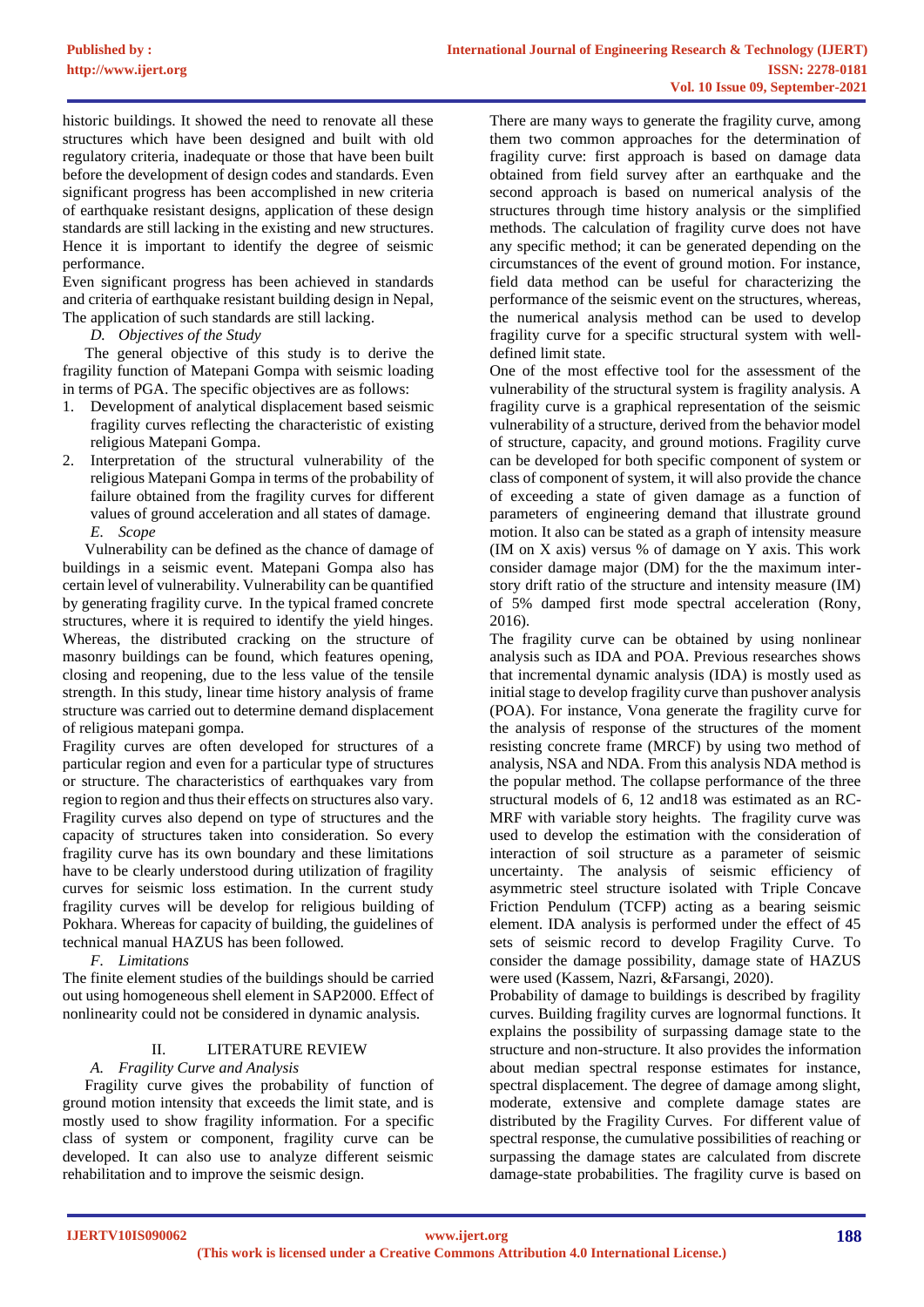median value of the demand parameter of damage such as spectral movement, which corresponds with the threshold of the damage state and the differences related to that damage state (Kumar, Raju, &Garikipati, 2016).

# *B. Ground Motion Intensity Measure*

Time history is a common way to describe ground motion. The classification of time history can be done in three parameters; acceleration, velocity, displacement time history. From that parameter, one parameter can be directly recorded where, other parameters can be calculated by differentiating or integrating based on the first parameter that is directly recorded (Maniyar & Khare, 2011).

The relation between the ground motion and damage of the structure can be done by using ground motion parameter called as Intensity Measure (IM). The development of different intensity measure of ground motion is done, from which every intensity measure could explains the different characteristics of the ground motion. The guidance to use particular IM for seismic analysis provides the extent of measure corresponding damage to the structural component of the system. The intensity measurement is selected as per the method of derivation of fragility function. On the basis of practicability, efficiency, effectiveness, sufficiency, robustness and computability the precise intensity measure are defined (Pitilakis, Crowley, & Kaynia, 2014).

*C. Time History Analysis*

From the time history analysis, maximum displacement at the top of the building was determined as the demand of the building for PGA.

The main reason behind the shaking intensity at different location is earthquake. Due to that the damage on the different building on different location is also different. Hence there is a necessity of construction of earthquake resistance building with the consideration of particular intensity of shaking instead of magnitude of an earthquake. Same magnitude of earthquake have different intensity, therefore the damaging effect on different region is not similar. So the study of variation of the intensity and its response behavior of multistoried RCC building in terms of lateral displacement and base shear is important. Understanding how buildings with similar layouts will respond in different earthquake intensities is critical. To investigate seismic response, Different method of seismic analysis of the structure needs to be carried out (Duggal, 2010).

# *D. Damage Measures and Performance Levels*

In order to resist the potential ground motions minimum provision for the design and construction of structures are provided by the national building codes and standards. However, the expected performance of the structure is not clear on the building codes. Which has direct and indirect effect on the estimation of potential loss of lives and property during the earthquake event. The development of performance based design codes is coming forward to address the quantative and comprehensive structural damage due to earthquake. The codes considers the design elements, evaluation and construction of buildings and structures with the best seismic performances that match user expectation (SEAOC 1995; FEMA356 2000). Performance level refers to maximum damage desired for a structure resulting from a

specific earthquake. According to SEAOC, the four performance level is as follow.

**Fully Operational**: The structure has been continuously used with minimal structural and nonstructural damage.

**Operational**: In most cases, the structure can resume most of its operations immediately after the earthquake occurs.

**Life Safe:** Moderate structural damage. Repair is possible but not economical.

**Near Collapse:** Structural collapse is prevented despite severe damage to the structure.

It is important for the engineers and clients to select the desired performance level of the structure under earthquake conditions based on reliability in structural predictions with sufficient assurance; that is, performance-based design; such performance level would have definite impact on the design and construction of the structure (Yasser & Ashraf, 2016).

*E. Schmidt Hammer Test*

The hammer can be used in different position such as vertical, horizontal and any intermediate angle, where the hammer should be perpendicular to the surface during testing. Due to the action of gravity on the mass, the position of the mass in the hammer affects the rebound number. As a result, the smaller reading value of rebound number is expected on the floor than soffit. However, inclined and vertical surface has intermediate results. The higher value of rebound number indicates the high value of compressive strength and low rebound number represent low compressive strength.

A non-destructive test device, the Schmidt hammer is used to determine the surface hardness and penetration resistance of concrete. Rebound of a hammer depends on the strength of concrete used so it helps to found the grade of concrete used in matepani gompa.

# *F. Rapid Visual Assessment*

Rapid Visual Screening is a method that doesn't require structural calculations to be performed. The damageability grading system is used in this method, in which, the evaluator identifies the primary structural lateral loadresisting system and specifies the attributes of the building that modify the performance of ground motion expected for this lateral load-resisting system along with non-structural components. The tasks such as inspection, collection of data and decision making process are generally carried out at the building site, which could take couple of hours depending on the size of the site

*G. Conceptual Framework*

Structural analysis of reinforced concrete framed buildings is conducted using the time history analysis method. Dynamic responses under earthquake loading are evaluated by using linear or nonlinear time-history analyses.

The seismic performance of building of Nepal after earthquake was conducted by Varum et al. in 2018. The conclusion of the study was the damage to the RC buildings that were not properly design to resist seismic force is severe damage leading to partial or complete collapse. The damage is due to the vertical irregularities during construction which causes differences in stiffness and subsequent soft story mechanism, which is related to non-engineered structures. However, the tall RC buildings designed with proper engineering practice also suffer from significant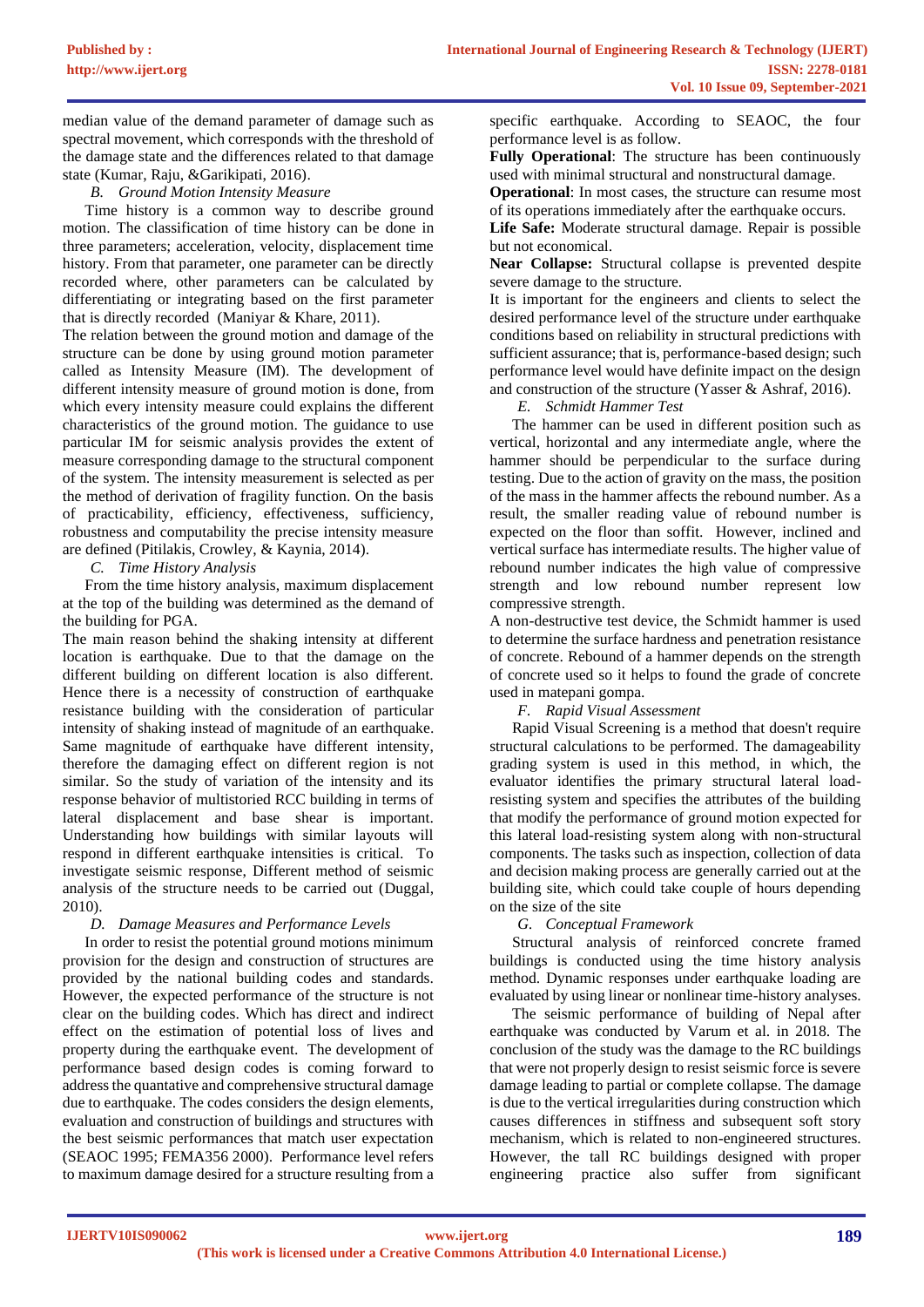nonstructural damage such as damage in masonry infill walls. The reason behind the damage to the URM building which are collapsed during the earthquake are could be due to poor material quality and lack of construction process or knowledge which could improve the quality of structural behavior during seismic event (Varum, Dumaru, & Barbosa, 2018).

The test conducted by Miyamoto and H kit in 2018 was by using two sets of fragility curves. From that damage probability matrix was developed. For one set of matrix, six story frame structure is considered while for other sets, 16 story frame wall structure was chosen. Macedonian design code was used to design the sample structures. In developing a new earthquake intensity-damage relationship, special consideration was given to the conditions of the local seismic hazards. As per the theart methods, the modeling of nonlinear behavior of the element of the structure was completed. The condition of damage was defined as five damage state. From the analytical research, the determination of each damage state corresponding to the global damage index was carried out. The two sets of fragility curves and probability of damage matrix were defined from the 240 synthetic time history of nonlinear dynamic analysis of simple structure[3].

The analysis of seismic assessment was done by Korkmaz by using fragility analysis in 2008. The probabilistic characterization of the demand was established by performing correlation of demand and capacity in different aspect. This paper is based on evaluation of structural seismic behavior by using probabilistic seismic analysis. For this different methodology such as Monte Carlo Simulation and analytical based analysis is used to compare the results of sample RC frame structure [4].

Using the maximum inter-storey drift ratio as a damage parameter, Ozer and Erberik constructed seismic fragility curves for different reinforced concrete moment resisting frame structures in 2008. Using non-linear time history analysis, the four damage states in Turkey are considered as poor, medium, and good depending on the design of the structure. The parameters used for this analysis are the number of stories of the building, structural deficiency, and the level of seismic intensity that have direct impact on fragility of the structure. With the addition of number of stories and reduction of quality of material of structure results in incremental structural damage [5].

# III. RESEARCH METHODOLOGY

#### *A. Theoretical Framework*

The methodology of study include a through literature review to develop the overall concept needed to meet the desired goal of the study. To get the objective of the study following methodology will be done. To accomplish the objective of the thesis work, first of all literature review of previous related work. Then collection of available drawing, material properties and earthquake data was done. After that preparation of simulation modeling of matepani gompa in SAP2000V19 has been done. Then determination of response of building in terms of displacement at different scale of PGA by time history analysis. Then generation of fragility curve at four damage state specified by HAZUS

technical manual for gompa. And after interpretation of result and conclusions were drawn. The basic aim of this research is to evaluate the seismic performance of the existing Religious buildings with developing the fragility curve.



#### *B. Data collection*

*Building Detail*

Existing religious building of Pokhara valley is used for analysis. RCC four storey building is considered which named as Matepani Gompa. The building configuration is used to find the seismic behavior of building. Building analyze by a 3D space frame model. Which consisting of assemblage of slab, beam, and column elements. The buildings will be designed for gravity loads and evaluated for seismic forces. First floor plan on auto cad of Matepani Gompa is represented on Figure 2 and the dimensions shown are in feet and inches.

General detail of building Number of model: 1 Number of Stories: 4 First storey Story Height: 5.1816m Second storey Story Height: 4.2672m Third and Fourth storey Story Height: 3.048m Building frame system: RCC Frames Structure Seismic zone: Zone Ѵ Soil type: Soft soil

The details of Beam, Column and Slab size, reinforcement material properties are in Table 1.

| <b>BUILDING SECTION PROPERTIES</b><br>TABLE <sub>1</sub> |          |              |                             |                   |  |
|----------------------------------------------------------|----------|--------------|-----------------------------|-------------------|--|
| <b>Section</b>                                           | Size(mm) | Rebar        | <b>Grade of</b><br>Concrete | Grade<br>of Steel |  |
| Beam 1                                                   | 300*405  | 2020<br>3Ø16 | M25.1                       | Fe 415            |  |
| Beam 2                                                   | 300*430  | 3016         | M25.1                       | Fe 415            |  |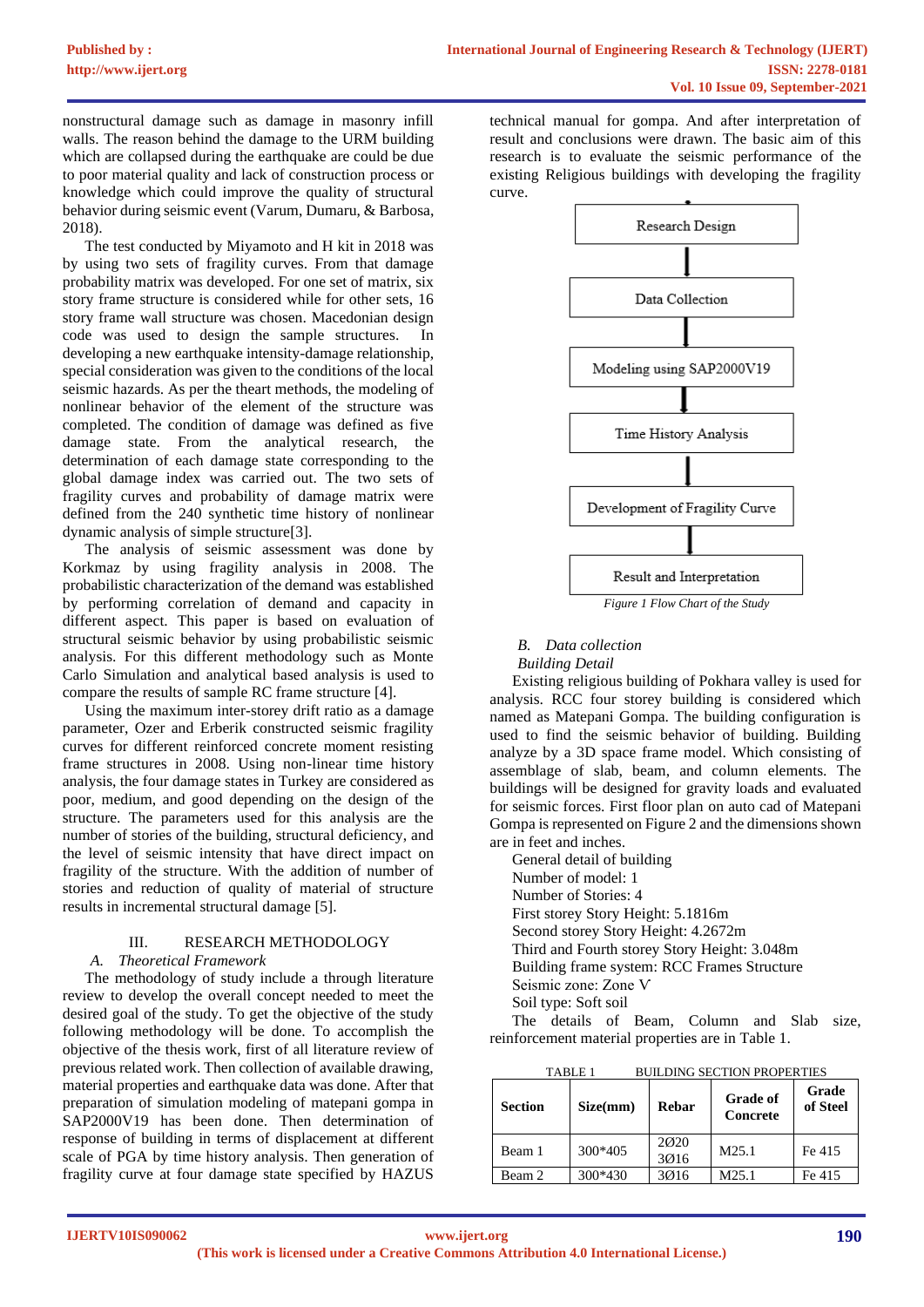|          |                              | 2012         |       |        |
|----------|------------------------------|--------------|-------|--------|
| Beam 3   | 230*355                      | 3012<br>2012 | M25.1 | Fe 415 |
| Column 1 | 380*380                      | 4Ø20<br>4Ø16 | M27.8 | Fe 415 |
| Column 2 | 230*230                      | 4Ø16         | M27.8 | Fe 415 |
| Column 3 | 380*380                      | 4Ø25<br>4Ø20 | M27.8 | Fe 415 |
| Column 4 | 300*300                      | 4Ø20<br>4Ø16 | M27.8 | Fe 415 |
| Column 5 | 300*300                      | 8Ø20         | M27.8 | Fe 415 |
| Column 6 | 300*300                      | 6Ø16<br>2012 | M27.8 | Fe 415 |
| Slab     | $125 \text{mm}$<br>thickness |              | M28.5 |        |



*Figure 2First Floor Plan*

*Load Calculation*

Dead load and live load are assigned and calculated as per IS875 part 1 and part 2.

Unit weight of masonry brick =  $19$  KN/m<sup>3</sup>

Live load in roof accessible =1.5 KN/ $m<sup>2</sup>$ 

Live load in roof inaccessible = $0.75$  KN/m<sup>2</sup>

Live load on Staircase and hall room  $= 3$  KN/m<sup>2</sup>

Live load in small room  $= 2$  KN/m<sup>3</sup>

Load calculation of Brick masonry wall:

Brick masonry wall 230mm thick of first floor = 18.11KN/m Brick masonry wall 230mm thick of second floor = 14.92KN/m

Brick masonry wall 110mm thick of second floor  $=$ 7.58KN/m

Brick masonry wall 230mm thick of third and fourth floor = 10.65KN/m

Brick masonry wall 110mm thick of third and fourth floor = 5.4KN/m

Brick masonry parapet wall 230mm thick =3.93KN/m *Schmidt Hammer Test*

The concrete test hammer is used to measure the surface hardness of any concrete mass. The compressive strength of nearby concrete mass is determined by results of test made with the instrument. The test is nondestructive therefore it is a simple, speedy and convenient method. The digital concrete test hammer D-7000 is used to test compressive strength of concrete mass.

#### *C. Modeling of Structure*

For the modeling of the matepani gompa, the finite element analysis software SAP2000V19 is used to create 3D model and run for all analyses. The software can identify the geometric nonlinear behavior of structure under static or dynamic loadings, considering both geometric nonlinearity and inelastic material.

Matepani Gompa is belonging to Pokhara area is considered. The building was modeled in SAP2000V19 and subjected to earthquake loadings. For any given earthquake load, gompa may undergo certain deformation. Buildings in reality during earthquake may experience several types of damages. but in this study the damage was idealized as the maximum top displacement of the buildings. Model on SAP2000 of Matepani Gompa are represented on Figures 3.



*Figure 3 3D Model on SAP2000 of Matepani Gompa D. Rapid Visual Assessment*

In rural areas as well as in urban areas, the RVS methodology can be implemented. The reliability of RVS is more in urban areas than the rural areas due to the difference in construction practice. Hence the RVS methodology shall be used for non-governmental or non-standard construction with adequate precaution in rural areas. The RVS method should be only used for buildings. For the structure other than building such as bridge, detail evaluation method should be done. The weak forms of non-engineered buildings in urban areas which are vulnerable to very low seismic event are also excluded from RVS procedure for the estimation of vulnerability [6].

The estimated probable damage based on RVS score is illustrated below. There are numerous factors that depend on actual damage, which are not included in the process of RVS. Therefore the table shown below should be used as a reference to estimate the simplified vulnerability assessment of the buildings. It can also demonstrate the requirement of renovation and retrofitting of the vulnerable building where comprehensive assessment of the vulnerability cannot be carried out [6].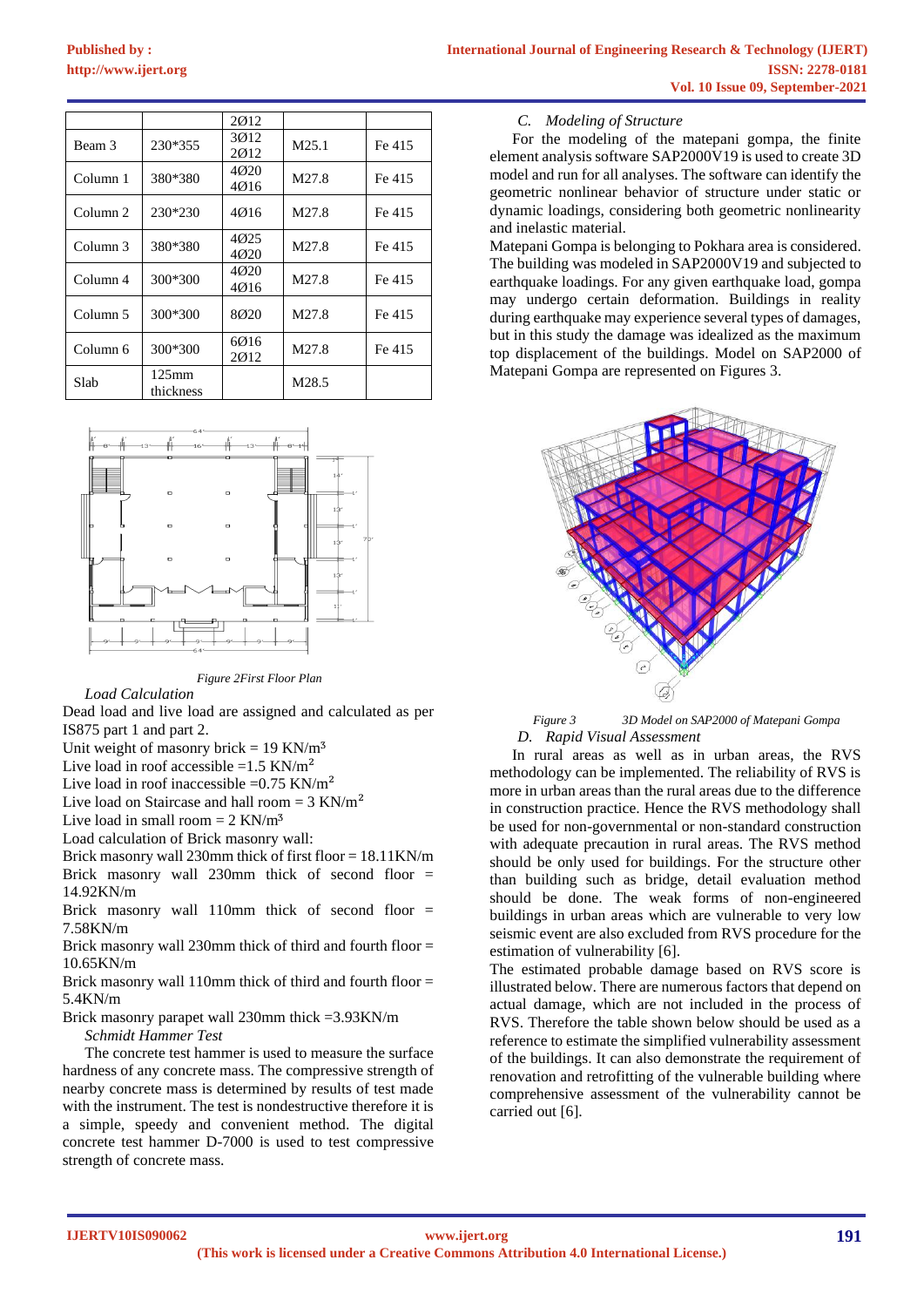TABLE 2 EXPECTED DAMAGE LEVEL AS FUNCTION OF RVS SCORE (FEMA, 2015)

| <b>RVA Score</b> | <b>Damage Potential</b>                                          |
|------------------|------------------------------------------------------------------|
| S < 0.3          | High probability of Grade 5,<br>Very high probability of Grade 4 |
| 0.3 < S < 0.7    | High probability of Grade 5,<br>Very high probability of Grade 3 |
| 0.7 < S < 2.0    | High probability of Grade 5,<br>Very high probability of Grade 2 |
| 2.0 < S < 3.0    | High probability of Grade 5,<br>Very high probability of Grade 1 |
| S > 3.0          | Probability of Grade 1 damage                                    |

The Basic score for the building typologies of the study area  $= 2.6$ 

Score modifier for the building typologies of the study  $area = -2.2$ 

The Final score for the building typologies of the study area $= 0.4$ 

*Classifications of damage grade of RCC Building using EMS [7]:*

**Grade 1:** Negligible to slight damage

**Grade 2:** Moderate damage

**Grade 3:** Substantial to heavy damage

**Grade 4:** Very heavy damage

**Grade 5:** Destruction

*E. Structure Analysis of the Structure*

*Ground Motion Data*

For conduction linear time history analysis different ground motion data is required. In this research work the three selected Accelerogram had been scaled to the required PGA and then nonlinear time history analysis of the Buildings for the scaled Accelerogram had been conducted.

The predominant frequency of EL Centro earthquake, Chamoli earthquake, Kobe earthquake and Gorkha earthquake are 2.66 Hz, 1.17 Hz, 0.59 Hz and 0.265 Hz.[8]

| TABLE 3 | PGA(G) OF ACCELEROGRAM USED FOR |
|---------|---------------------------------|
|         |                                 |

| S.N. | TIME HISTORY ANALYSIS<br>Accelerogram<br><b>Name</b> | <b>PGA</b><br>(g) |  |
|------|------------------------------------------------------|-------------------|--|
|      | Gorkha                                               | 0.177             |  |
| 2    | Kobe                                                 | 0.3447            |  |
| 3    | Chamoli                                              | 0.4356            |  |
|      | El Centro                                            | 0.3188            |  |



*Figure 4 Time History Graph of Gorkha recorded at Kantipath Station (Department of Mines and Geology, 2017)*



#### *Time History Analysis*

Linear time history analysis was conducted to determine building response. The demand for the building for the PGA was determined as the maximum displacement at the top of the building as obtained from time history analysis. On the basis of the displacement values Fragility Curve is to be plotted to determine the seismic vulnerability of the building.

*Fragility Analysis*

Fragility curve in this study were constructed to correlate the cumulative probability of failure P(f), with increasing value of demand displacement(Sd) based on obtaining the best fitted log-normal distribution function of equation, which was defined by the median and standard deviation parameters Sc and β respectively.[9]

$$
P(f) = \Phi\left[\frac{\ln\left(\frac{Sd}{Sc}\right)}{\beta}\right]
$$

Where,

 $\phi$  = the normal cumulative distribution function.  $Sd =$  demand displacement of the building.

 $Sc =$  capacity displacement of the building.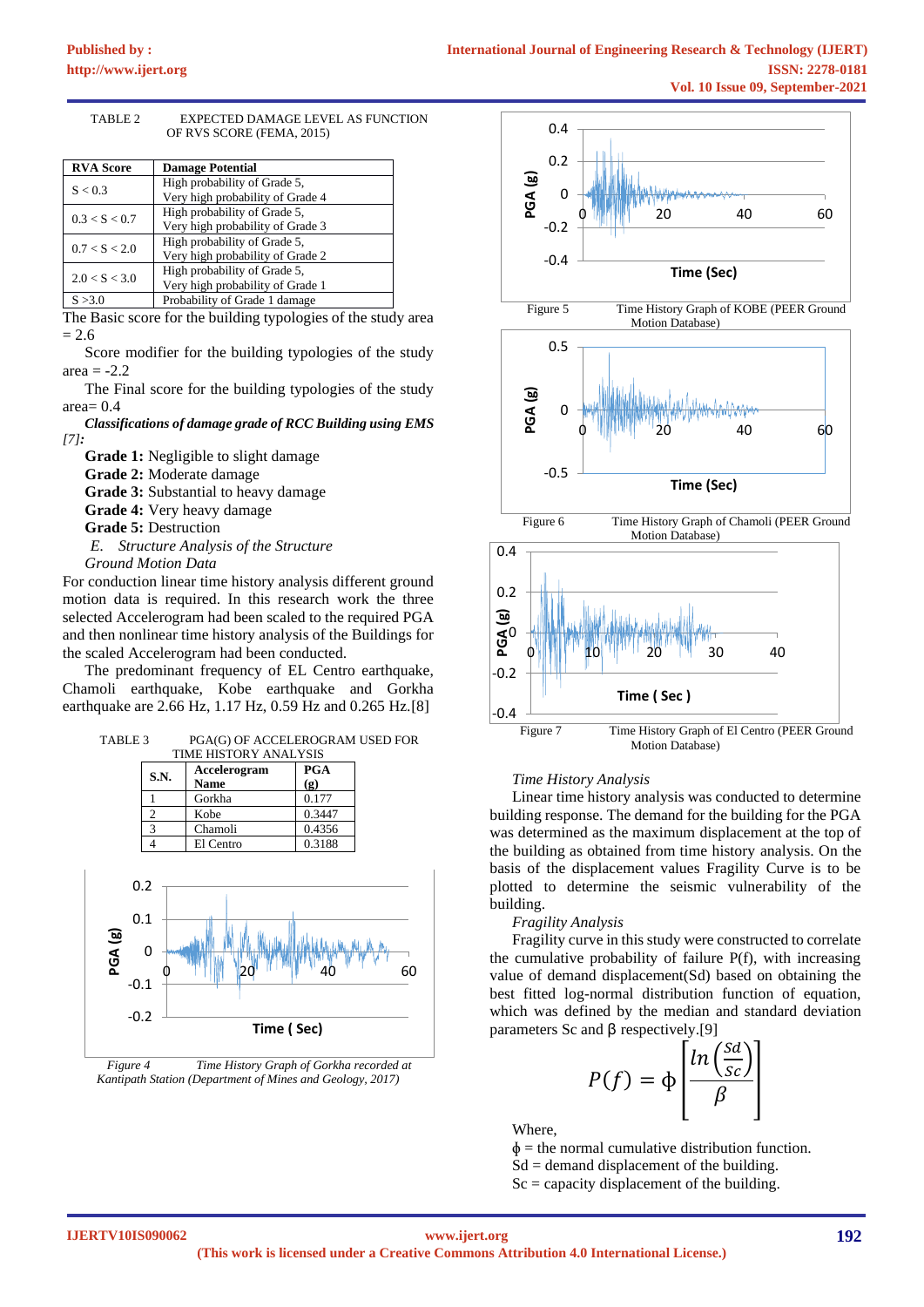$β =$  the standard deviation of the natural logarithm of spectral displacement of damage state.

Demand displacement is taken from the output data of time history analysis in SAP2000 and capacity displacement is taken from the HAZUS technical manual. The damage states of structure in the analysis are adopted as recommended in HAZUS. Four damage state namely Slight, Moderate, Extensive and Complete are recommended for analysis. Structural limit states are expressed in terms of spectral displacement. It is further assumed that the total variability of each equivalent PGA structural damage state, β is modeled bye the combination of two contributors to damage variability, uncertainty in the damage state  $= 0.4$  and variability in response = 0.5.  $\beta$  is log standard deviation that represent the total uncertainty. It is simply the square root sum of the square combination of individual variability terms which is equivalent to 0.64.[10]

The four damage states were used as the capacity of the building [11], as follows:

- (1) Slight Damage, Capacity =  $0.7dy$
- (2) Moderate Damage, Capacity = 1.5dy
- (3) Extensive Damage, Capacity =  $0.5(dy+du)$
- (4) Complete Damage, Capacity = du

TABLE 4 CODE BUILDING CAPACITY CURVE-MODERATE CODE SEISMIC DESIGN LEVEL (HAZUS, 2004)

| <b>Building</b><br><b>Type</b> | <b>Yield Capacity Point</b> |       | <b>Ultimate Capacity</b><br>Point |       |
|--------------------------------|-----------------------------|-------|-----------------------------------|-------|
|                                | Dy(in)                      | Ay(g) | $Dv$ (in)                         | Ay(g) |
| C3L                            | 0.12                        | 0.100 | 1.349                             | 0.225 |
| C3M                            | 0.26                        | 0.083 | 1.946                             | 0.188 |
| 73H                            | 0.735                       | 0.063 | 4.134                             | 0.143 |

Where,

 $dy = Yield Displacement = 0.26 inch$ 

 $du = Ultimate Displacement = 1.946$  inch

C3M = Concrete Frame with Unreinforced Masonry Infill Wall Building having roof height greater then 50 feet and less then 120 feet

# IV. RESULTS AND DISCUSSIONS

### *A. Fragility Analysis*

The demand displacement of religious building (matepani gompa) for various PGA values of different earthquake are estimated by time history analysis. The results of fragility analysis are graphically shown in Figure 8 to Figure 11, which showed the probability of failure with respect to varying intensities of earthquake (PGA) at different damage state namely slight, moderate, extensive and complete. Fragility curve were been generated at four different earthquake namely El Centro, Kobe, Chamoli and Gorkha earthquake to consider multitude scenario of earthquakes of different amplitude. From the analysis of model fundamental frequency for matepani gompa was 1.02036 Hz.



*Figure 8 Fragility Curve of Matepani Gompa for Various Damage State at EL Centro Earthquake*



*Figure 9 Fragility Curve of Matepani Gompa for Various Damage State at Kobe Earthquake*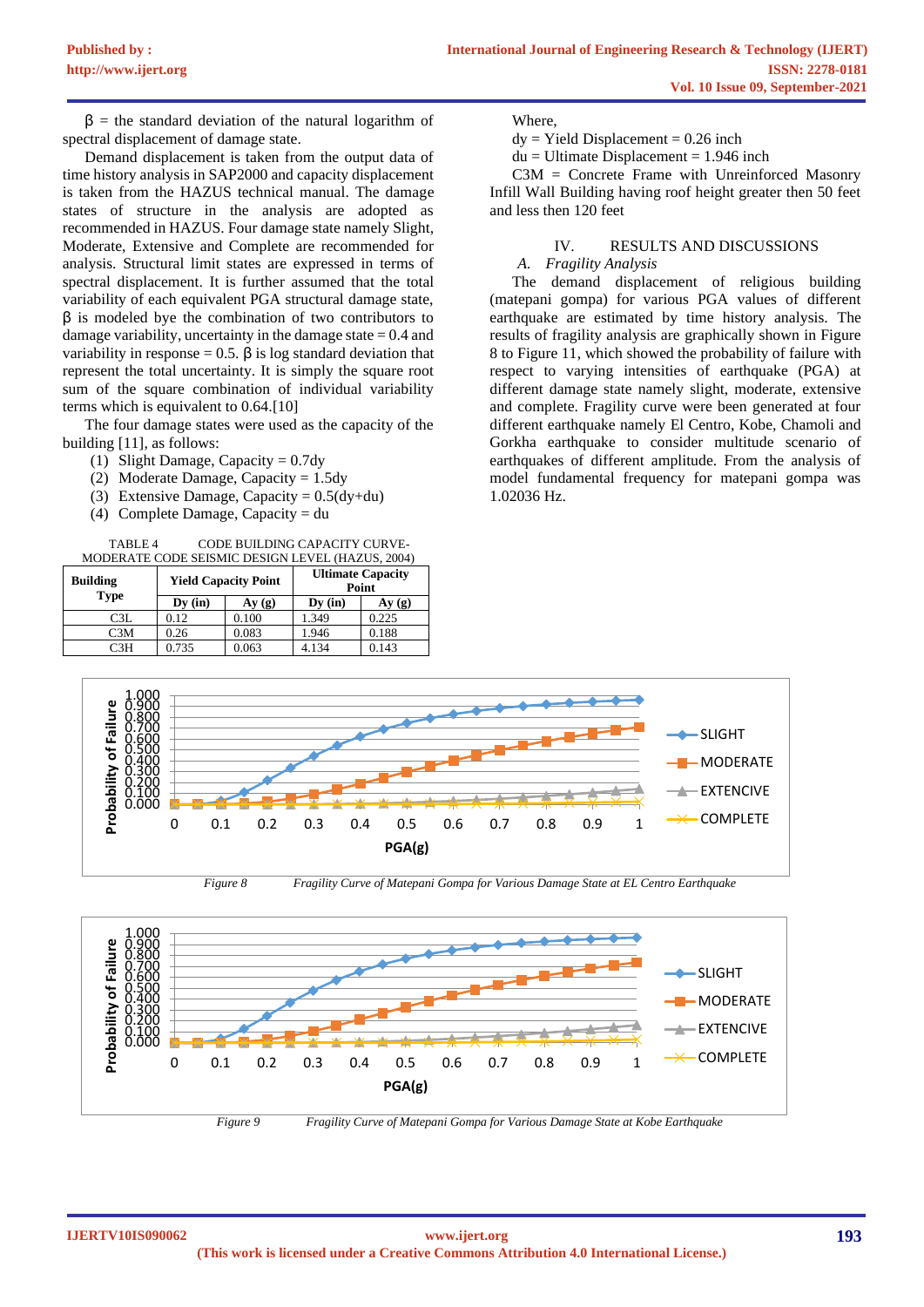

*Figure 10 Fragility Curve of Matepani Gompa for Various Damage State at Chamoli Earthquake*



*Figure 11 Fragility Curve of Matepani Gompa for Various Damage State at Gorkha Earthquake*

# *B. Discussion*

**[Published by :](www.ijert.org)**

It has been found that, the expected peak ground acceleration (PGA) for 10 % and 5% probability of exceedance in 50 years (return period 475 years) was obtained between 0.22-0.50g and 0.30-0.64g, respectively in Nepal.[12]

Therefore, probability of failure of the building was observed at the PGA value of 0.45g. Probability of failure of building at different damage state during various earthquake scenarios was determined from fragility analysis of the building. The results in order to compare are tabulated on Table 5.

|            | Probability of Failure at $PGA = 0.45g$ in percentage |          |                  |          |                     |
|------------|-------------------------------------------------------|----------|------------------|----------|---------------------|
| Earthquake | Slight                                                | Moderate | <b>Extensive</b> | Complete | <b>Damage State</b> |
| EL Centro  | 69                                                    | 24.3     |                  | 0.1      | Slight              |
| Chamoli    | 80                                                    | 36.7     | 2.5              | 0.2      | Slight              |
| Kobe       | 72                                                    | 27.2     | 1.3              | 0.1      | Slight              |
| Gorkha     | 27.2                                                  | 3.6      | O                | 0        | Slight              |

| PROBABILITY OF FAILURE OF MATEPANI GOMPA<br>TABLE 5 |  |
|-----------------------------------------------------|--|
|-----------------------------------------------------|--|

From Table 5, For EL Centro earthquake, it was seen that the matepani gompa had 69% chance of experiencing slight damage, 24.3% chance of experiencing moderate damage, 1% chance of experiencing extensive damage and complete damage had 0.1% chance of occurrence. For Chamoli earthquake, it was seen that the gompa had 80% chance of experiencing slight damage, 36.7% chance of experiencing moderate damage, 2.5% chance of experiencing extensive damage and 0.2% chance of experiencing complete damage. For Kobe earthquake, it was seen that the gompa had 72% chance of experiencing slight damage, 27.2% chance of experiencing moderate damage, 1.3% chance of experiencing extensive damage and complete damage had 0.1% chance of occurrence. For Gorkha earthquake, it was seen that the gompa had 27.2% chance of experiencing slight damage, 3.6% chance of experiencing moderate damage and no chance of experiencing moderate damage and complete damage. Analyzing these results, it was found that probability of failure for matepani gompa corresponds to slight damage state, as the probability of failure exceeds 50%.

It can be observed that the probabilities of damages were really low in case of Gorkha earthquake and higher in case of Chamoli earthquake. This could be somehow be explained by the frequency content of the earthquake. In case of predominant frequency of Chamoli earthquake is 1.17 Hz that was near to the range of fundamental frequency of matepani gompa (1.02036 Hz). Therefore, higher demand was expected and hence higher probability of damage.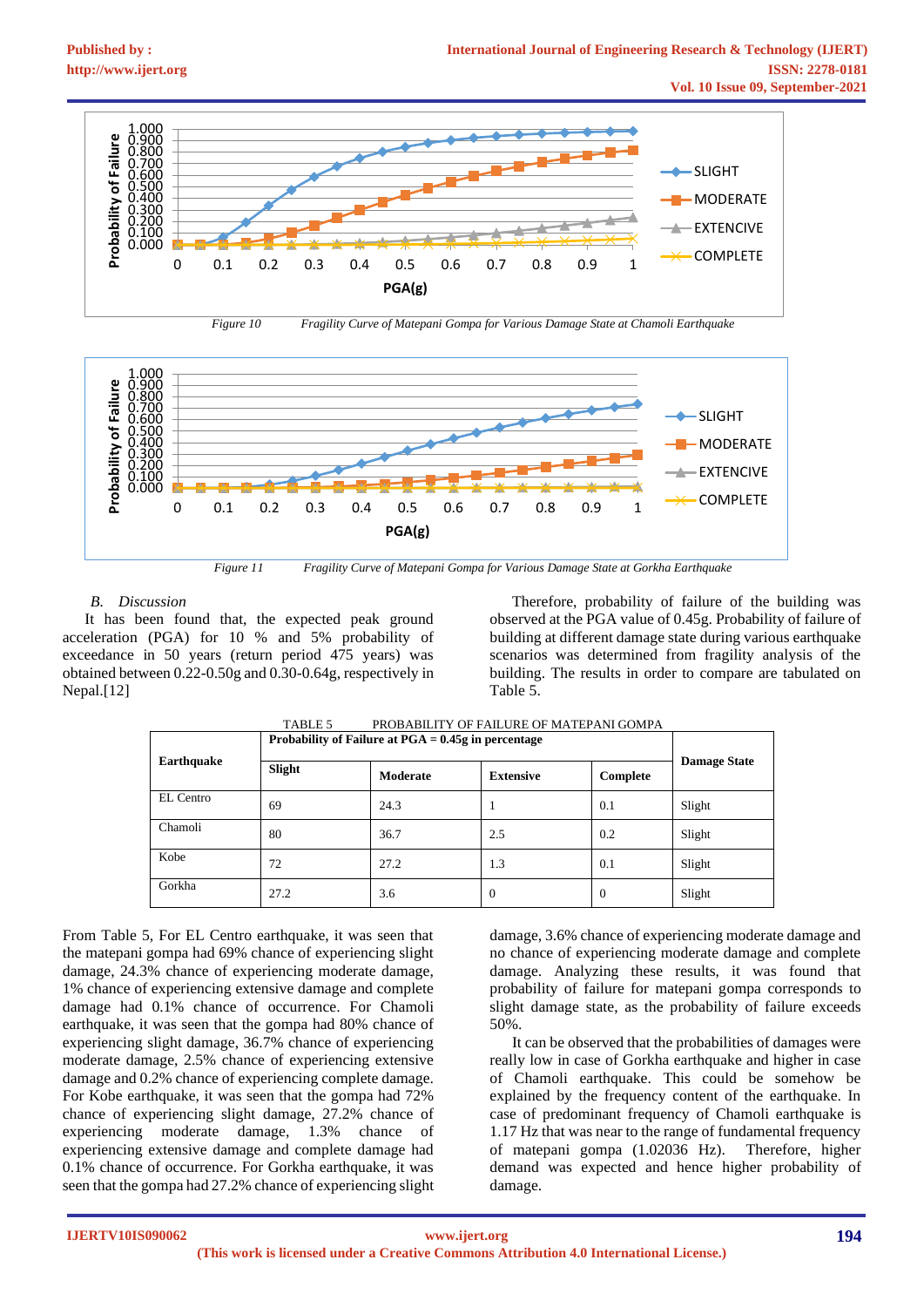In case of predominant frequency of Gorkha earthquake, that was 0.256 Hz that was very less than the fundamental frequency of gompa. Therefore lower demand was expected and hence less probability of damage.

In case of predominant frequencies of El Centro and Kobe earthquakes are 2.66 Hz and 0.59 HZ respectively.

*C. RVS Method Results*

The results of the vulnerability assessment of the gompa by RVS methods:

According to EMS damage grade of Matepani Gompa = Grade 3.

According to FEMA 154 damage grade of Matepani Gompa = High probability of Grade 5, Very high probability of Grade 3.

The results of rapid visual assessment indicate that the damage grade of matepani gompa is grade 3.

# V. CONCLUSION AND RECOMMENDATION *A. Conclusion*

Field survey, data collection and documentation were undertaken as a part of the research work. The historic matepani gompa was taken for analysis and modeled in SAP2000V19. Fragility curve which define the probability of gompa sustaining slight, moderate, extensive and complete damage state due to earthquakes had been presented in this report. Four Accelerogram (El Centro, Chamoli, Kobe and Gorkha) were employed in the construction of fragility curve to take into account the multitude earthquake scenarios. These curves were useful in determining the probabilities of damage and making rational decision on retrofitting of the gompa. Moreover, these curves could also be used for the further study such as earthquake losses estimation which is helpful for earthquake preparedness plans. The major conclusions are as follows:

- 1. Maximum top displacement of a matepani gompa was found to be different for different earthquakes records. This variation was due to the variation in the frequency content, duration and peak amplitude of the earthquake record.
- 2. For 0.45 PGA, gompa was obtained different percentage of probability of failure at damage state for different earthquakes. Those earthquakes having dominating frequencies near to that of fundamental frequency of the gompa resulted in higher vulnerability.
- 3. The gompa was suffered from Gorkha earthquake but result from analytical method did not match with the result from RVS method. This was due to the fact that RVS method does not consider other factors on the building performance when the ground shaking is very intense.

*B. Recommendations*

- 1. The obtained result demonstrates that religious matepani gompa was found slight vulnerable was shown in fragility analysis and moderate vulnerable was shown in RVS method. So stability of soil shall be checked and foundation of gompa shall be strengthened.
- 2. From the RVS method, it is found that severe damage in infill wall due to lack of sill and lintel band, providing those band could increase the safety of gompa.

# ACKNOWLEDGEMENT

Authors are grateful to all faculties, staffs and campus administration of the Pashchimanchal Campus for their valuable advice and support during different stages of the experiments Authors would like to acknowledge Bikash Subedi, Sailesh Adhikari and Nirmal Prasad Baral of Infrastructure Engineering and Management Program for their support during the study.

### **REFERENCES**

- [1] UNDP, "RAPID EARTHQUAKE RECOVERY IN NEPAL," 2016.
- [2] NSET, 2017. [Online]. Available: URL:http://www.nset.org.np/eq. [Accessed 4 November 2017].
- [3] Miyamoto and H.K., "Damage Assessment And Seismic Retrofit Of Heritage And Modern Buildings In The Aftermath Of 2015," *Research Gate,* 2018.
- [4] Korkmaz, "EVALUATION OF SEISMIC FRAGILITY ANALYSES," in *The 14 World Conference on Earthquake Engineering* , Beijing, China, 2008.
- [5] Ozer and Erberik, "Vulnerability of Turkish Low-Rise and Mid-Rise Reinforced Concrete Frame Structures," *Research Gate,* 2008.
- [6] Sinha and Goyal, "A National Policy forSeismic Vulnerability Assessment of Buildings and Procedure for Rapid Visual Screening of Buildings for Potential Seismic Vulnerability," Department of Civil Engineering Indian Institute of Technology, Bombay, 2007.
- [7] Grunthal, R., J. and M, "Europian Microsesmic Scale," Geo Forschungs Zentrum Potsdam, 1998.
- [8] Krishana, "Advance Structural Analysis and Development of the Fragility Curve of the Stone Masonry Building in Cement mortar: A Case Study of Academic Institution in Pokhara Valley," Department of Civil and Geomatics Engineering WRC, Pokhara, 2017.
- [9] Lumantarna, E., Vaaculik, J., Griffith, M., Lam, N and Wilson, "Sesmic Fragility Curve for Un-Reinforced Masonry Walls," *Earthquake Engineering in Australia,* 2006.
- [10] HAZUS, Multi-hazard Loss Estimation Methodology, Department of Homeland Security, Emergency Preparedness and Response Directorate, Federal Emergency Management Agency, 2004.
- [11] S. Giovinazzi and S. Lagomarsino, "A Macro Sesmic Method for the Vulnerability Assessment of Buildings," in *13th World Conference on Earthquake Engineering*, Voncouver, 2004.
- [12] H. Chaulagain, H. Rodrigues, H. Varum, V. Silva and D. Gautam, "Generation of Spectrum-Compatible Acceleration Time History for Nepal," *Comptes Rendus Geoscience,* 2017.
- [13] I. Topcu, "Utilization of crushed tile as aggregate in concrete," *Iranian Journal of Science and Technology,* 2007.
- [14] Y. Tabak, "Ceramic Tile Waste as A Waste Management Solution for Concrete," in *International Conference on Industrial and Hazardious Waste Management*, 2012.
- [15] H. Binici, "Effect of Crushed Ceramic and Basaltic Pumice as Fine Aggregates on Concrete Mortars Properties," *Construction and Building Materials,* 2007.
- [16] R. Senthamarai and P. D. Manoharan, "Concrete with Ceramic Waste Aggregate," *Cement & Concrete Composites,* 2005.
- [17] F. Khalif and A. deVenny, "Recycling of demolished masonry rubble as coarse aggregate in concrete," *Journal of Materials in Civil Engineering,* 2004.
- [18] H. R. Timalsena, "A Theis Report on Partial Use of Recycled Brick Aggregate in Concrete Production," Pashchimanchal Campus, 2017.
- [19] A. Khaloo, "Crushed Tile Coarse Aggregate Concrete," Materials in Civil Engineering, 1995.